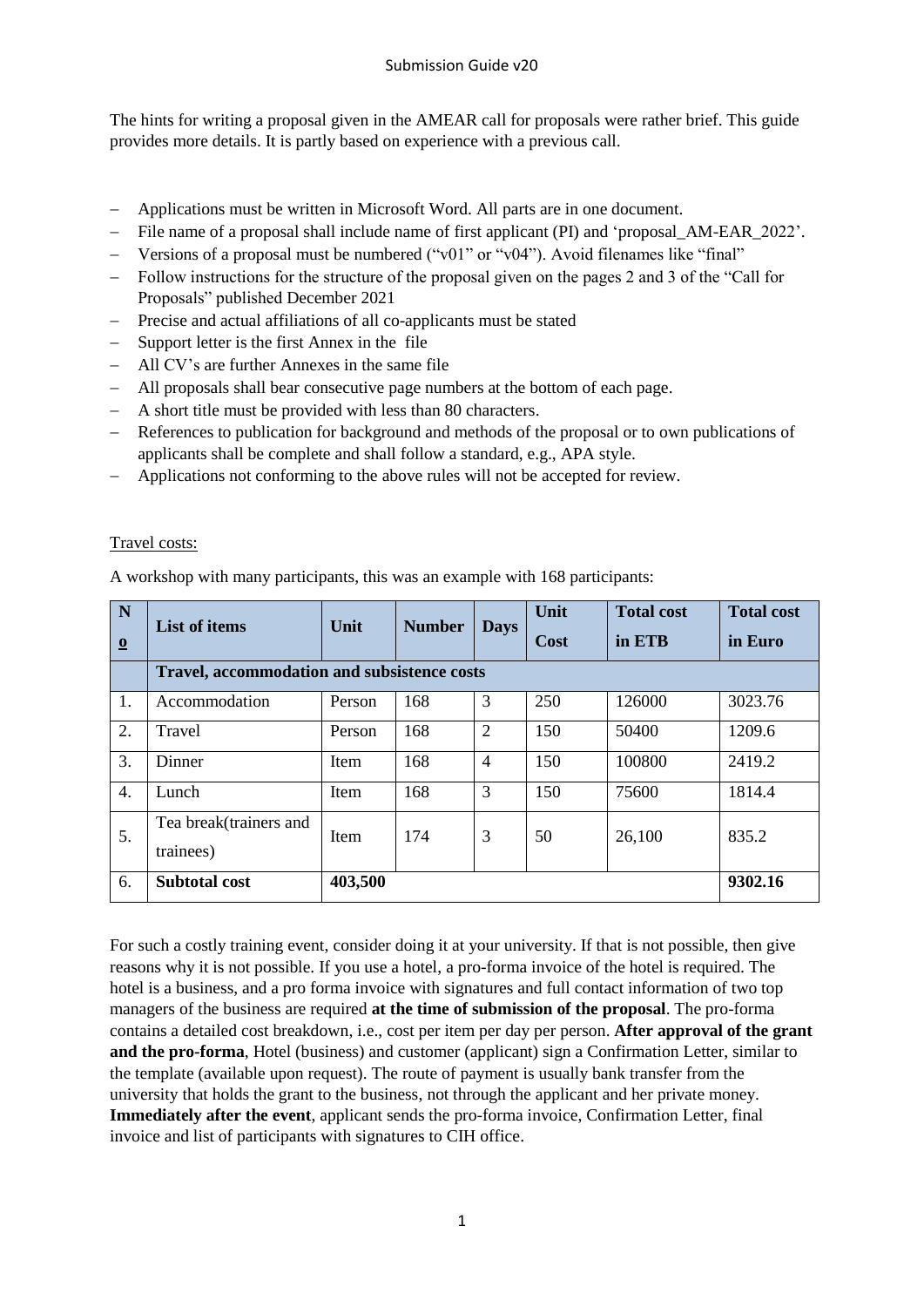## Cost for transportation:

Only public transportation is acceptable for reimbursement. Applicant bears the responsibility for complete documentation, tickets and original receipts. **Immediately after the event**, applicant sends all original documents to CIH office. Unused or unpaid tickets cannot be reimbursed. Surface transport should be given preference. University cars should be used wherever possible. Flight tickets will be reimbursed only with adequate justification. Travel duration exceeding one full day may be an acceptable justification.

## Fuel:

2500 litres of Diesel fuel even in an older Landcruiser gets you some 15000 km of distance, so the question really is: which distances will be covered?

#### Cost for meals:

The donor has set an upper limit of 30 Euros for lunch. You should not take that as an advice. This limit is for lunch in the real expensive capitals like London or Tokyo. Better choose a price for a normal meal in a normal context. The reimbursement must be based on the usual standards of the HEI of the applicant. Alcoholic beverages will not be reimbursed.

#### Corona pandemic

The experience during the Corona pandemic has demonstrated that much is possible without travel, hotels etc. Why not plan an online meeting, or a blended learning approach? How about inverted classroom? Online meetings and trainings can be done with hundreds of participants. If you are requesting "Travel, accommodation and subsistence costs" then please give a plausible justification, explain your measures against spread of the pandemic, and level of protection. Please provide a statement that your actions are in accordance with the pandemic rules of your institution (e.g. in an institutional support letter).

## Funds for translation

If you intend to use a validated instrument and need it translated into one of the African national languages, then a justification and a pro forma invoice is required. Justification means to explain why and how you will have it translated, pro forma means that you are sure about the cost and avoid a surprise later.

#### Cost for persons who work towards a project:

Remuneration must be in line with the usual standards of the HEI of the applicant, including external experts. Contracts have to be concluded by the HIE when the HEI is responsible for the financial management anyway. Adequacy of remuneration will be assessed using 1 - degrees, 2 – responsibility, 3 - work experience, 4 – full time / part time, 5 - duration of project activity. Basis is euro, not local currency.

For example, by reviewing a few proposals from the same university in a previous call, the cost for data collectors varied from 60 Euros per day to 60 Euro per month. Personnel that you hire for a project can earn typical local salaries. Remuneration must be in line with the usual standards of the HEI of the applicant. The same is true for nurses, health officers, lab technicians, data typists, physiotherapists, scientists, etc. If tax is imposed, then add the tax. If you need external experts, then justify why you need them, what you expect them to deliver, and their fee.

Bear in mind that Center for International Health is not an NGO, a philanthropy, or a business. LMU is a public university, is obliged to be thrifty, and the fees should be adequate for this context. Money for the AM-EAR project comes from Bavarian State Chancellery and is taxpayer's money, taxpayers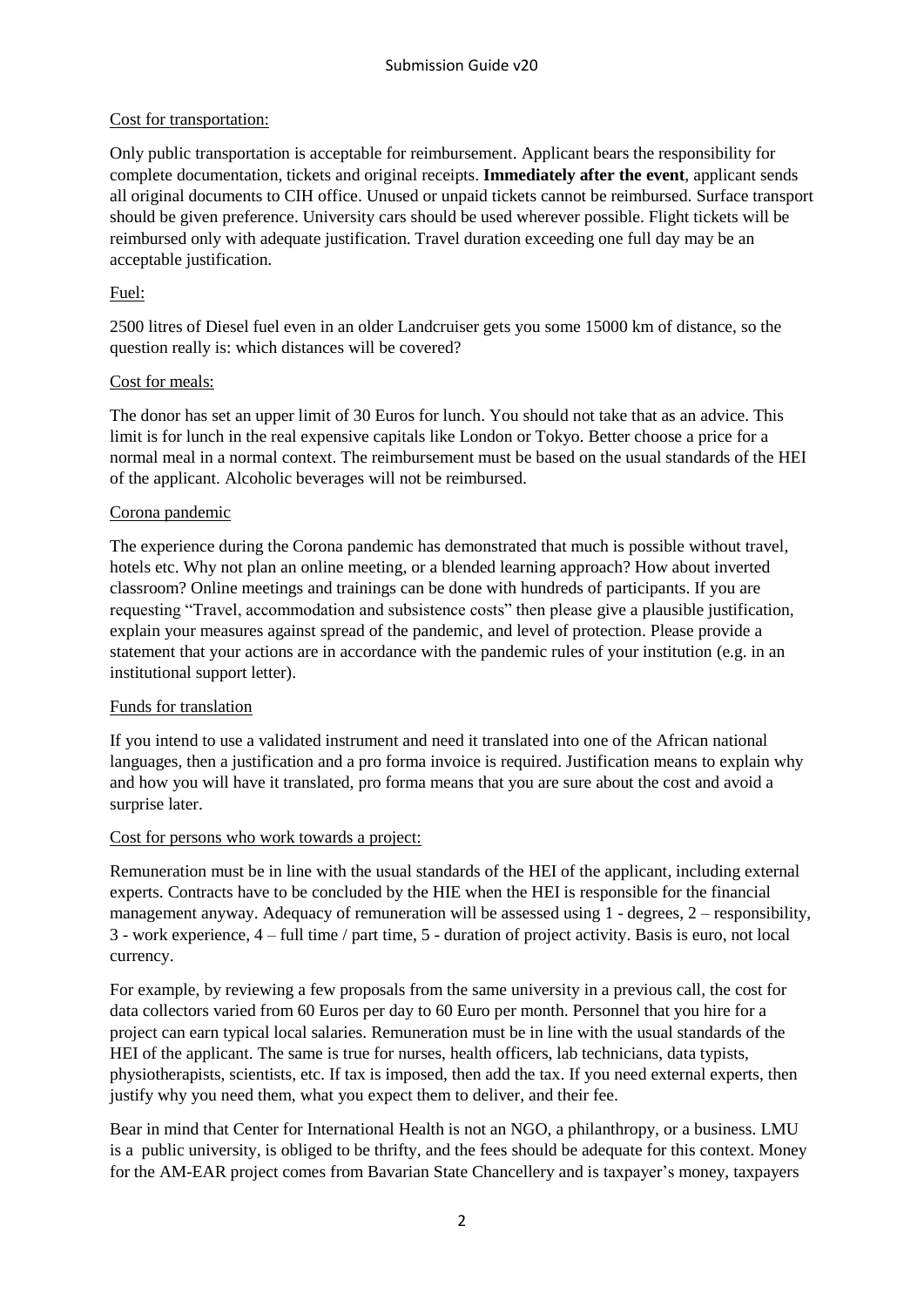are critical with fees. They are sensitive to what could be perceived as extravagance (LMU was blamed in German newspapers in August 2020 for suspected extravagance).

Bear in mind that the cost accounts ("proof of use") and their appropriateness are examined internally by the auditors (and in principle by the State Audit Office). In the event of objections, funds may be reclaimed (= return the money to the Bavarian State Chancellery). For this reason, the institution of the applicant must designate a foreign currency account to receive a grant.

PI's (applicants) are employed by a Higher Education Institution (college, university, school or whatever). Their employer expects them to do research, and for that, PI's get salary. If a PI is lucky and wins a grant for her or his research then typically she gets time for the project from her contractual working time. That may be one contribution of her university to the project. It is important to name the amount of working time of a PI that goes into the project in the management scheme. An employer may support a PI in other ways, and that shall be mentioned in the management section of the proposal, too. E.g., use of equipment, rooms, assistance, electricity, water, internet access, university computers. In the case of more than one applicant, the same is true for the other applicants, for they are employees of a college, university, school or whatever.

## Institutional support:

Scientists or doctors at a Higher Education Institution (HEI) who do scientific research or training have support from the HEI. Scientific research and training are the reasons for existence of the HEI. Scientists or doctors at a Higher Education Institution (HEI) have to do scientific research or training because it is their job. That is the reason why HEI hires them. The HEI may have their own agenda, priorities, or quality criteria, and may be selective in the activities that they have decided to support. Support from the HEI is critical for the success of a project. A support letter from an HEI means that the HEI has decided to support a given proposal. A support letter from an HEI typically states the amount of support that the project team and PI can expect from the HEI. In the case that the HEI does not cover all the resources necessary for the success of a project, external project funding comes into play (in our case, AM-EAR by CIH at LMU). Expected minimum support is managing financial and administrative issues by the HEI and granting a time budget for the project team and the PI that is sufficient to conduct the project.

Scientists or doctors should have protection in their activity by an ethics vote. This vote comes typically from an institutional review board (IRB).

Scientists or doctors should not take over the financial management of a grant, as the university administration does this professionally all day long and has the appropriate knowledge and experience. Scientists or doctors wish to remain secure from corruption allegations.

Time budget for the project team and the PI is the share of their contractual working time that goes into the project. Furthermore, the HEI should also make infrastructures available such as IRB vote, project mobility, secretarial assistance, stationery, lab facilities, garbage disposal, meeting rooms, telephone and internet access, water, and toilets. The PI does not handle money. Money goes from AM-EAR to the employer of the PI, and a grant forwarding agreement is necessary. The grant forwarding agreement between LMU Hospital and the HEI of the applicant is the next step **after approval of the project proposal**.

A support letter of the institution must accompany each proposal **at the time of submission**. If other entities are deeply involved in the project, we recommend to obtain a support letter from them.

## Per diem:

The term "per diem" is ambiguous. Meals are reimbursable if they are in accordance with the usual standards of the HEI of the applicant. Daily subsistence allowance (to cover additional subsistence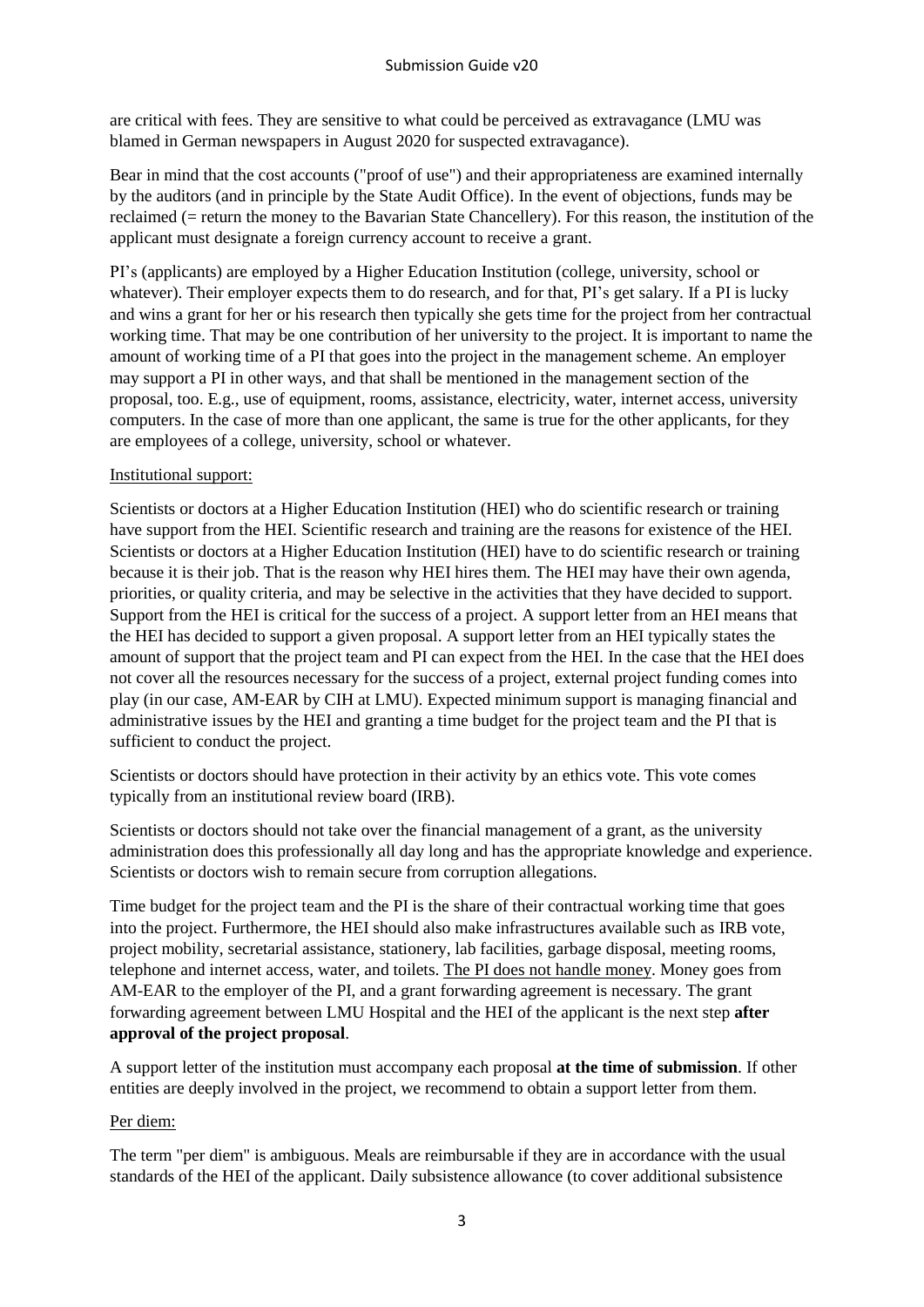expenses during missions, etc.) cannot be paid where meals are provided free of charge. At a highprofile event, a small personal contribution is appropriate but no "remuneration" for the participants.

Per diem can be mistaken as money that is paid to people to attend an event. That makes sense in the case of political parties or movie productions. Participants of scientific trainings normally pay to participate in a training. Sociology has demonstrated repeatedly that money is an extrinsic motivator and can be counterproductive when it comes to learning and working. If employers are paying perdiems based on the working contract, then that is another story and does not affect the AM-EAR project. If the training is not attractive without per diem then consider cancelling, or improving it.

## Trainings and outcomes:

After a training, participants are doing something that they did not do before the training. What they do during the training is called learning activity. What facilitators do during the training is called teaching activity. What learners do after the training is called outcome or outcomes. Outcomes can be measured, this is called assessment. If you measure outcomes and compare with what you had intended, that is an evaluation. Evaluation is a core component of a training. An impact is something that will occur because of the outcome. Trainings need resources, otherwise, they cannot be conducted. Resources are persons with competencies, or materials, or structures, to name just a few. Resources are those that you already have, and those that you are applying for. A meeting room of a university that can be used in a training is a valuable resource since you need not hire a room in a hotel for money. All these things – goals, resources, activities, outcomes and impact, can be organized in a logic model (cf. page 7). If you are planning a training, the first thing to discuss are the goals of the training and it's logic model. Without a logic model, it will be difficult to tell whether your plan for training is viable and useful. The logic model of a training must be briefly explained in the proposal.

# Research and outcomes:

Research has a reason and researchers want to achieve something. The reasons are based on science, and form the rationale of research. There is no research without theory and without assumptions that you make. The goal of the research and the research questions are central and are related to the study design. There are resources – what is already there, competencies that you need to do the research, particularly research methods, there are expected results, and if research is useful or dangerous, it will have an impact. The outcome of research maybe like what you expected or maybe against your expectations. Both is possible. Otherwise, it would not be research. Both ways should be interpreted. The impact can be on patients, students, health systems, the environment, schools, communities, businesses, etc. The outcomes have significance, e.g. for the scientific community. All of these items and their relationship need to be connected logically and must be briefly explained in the proposal.

## Networking

One goal of the project , African Medical Education and Research Network - AM-EAR" is networking. The idea behind the AM-EAR project is that CIH alumni and alumnae from one African university collaborate with CIH alumni and alumnae from another African university in order to form a network. The networking aspect needs an explanation. If networking includes collaborators in a neighbouring country, it is considered a South-to-South collaboration and the proposal is getting an extra bonus at evaluation. CIH alumni and alumnae work in many African countries, and as long as it is sub-Saharan Africa it is considered as a neighbourhood.

## Clarity of roles and responsibilities

The question is who is responsible for what. You need names of real persons here. "Investigators and CO-investigators" or "Investigators, data collectors, and supervisors" is not sufficient. We suggest to include a mentor in any project. A mentor gives advice and feedback, and is not involved in the operation of the project.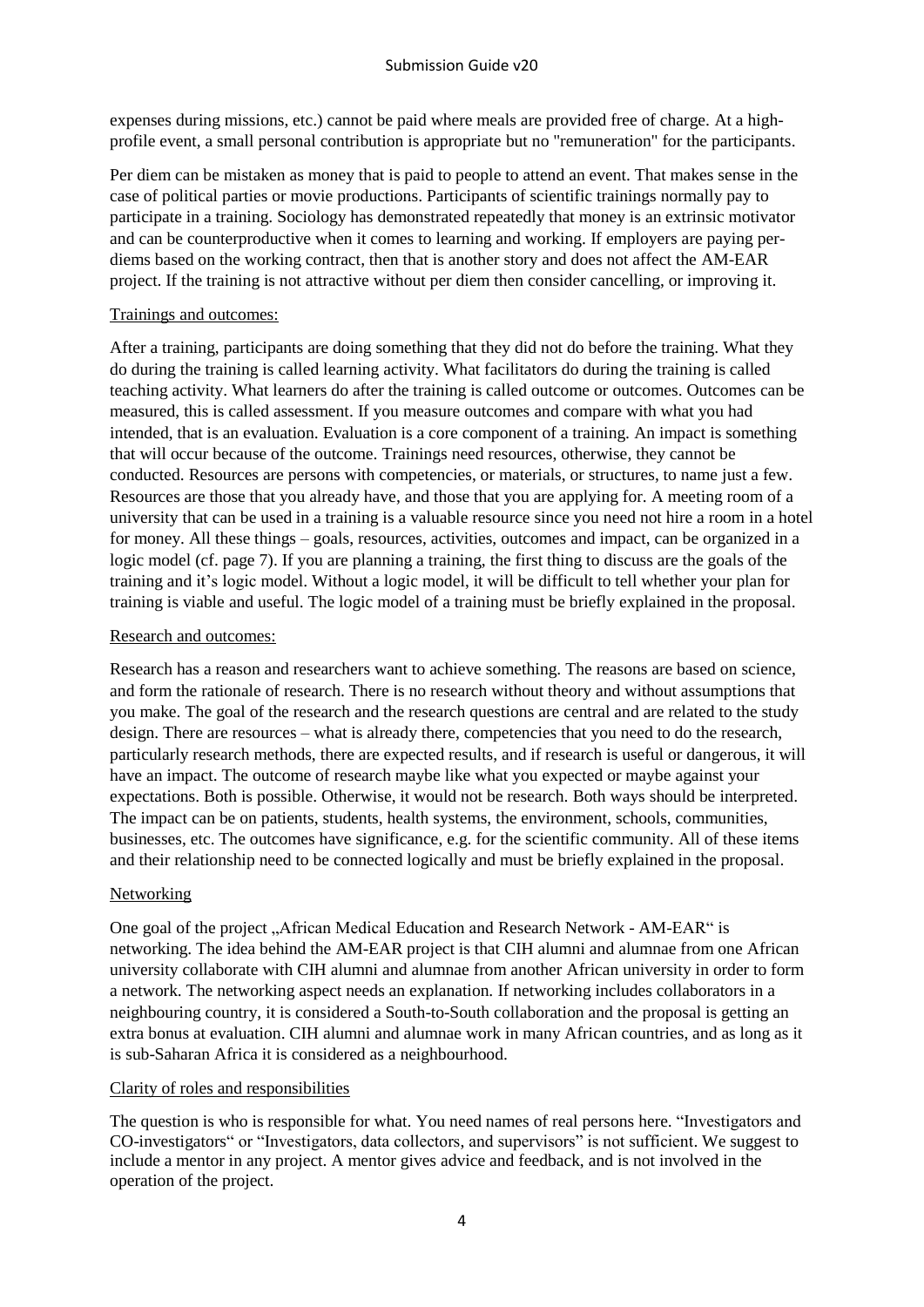## Management scheme

Who supervises whom? How much working time is PI and each team member planning to invest? What are the required qualifications? How much working time is required from personnel paid by the project? Who is working how many hours? Why are high-level external experts or sophisticated equipment required? What is their fee? How much working time can be contributed by students who do unpaid project work? How much working time can be contributed by other personnel paid by the HEI?

# Review process

Grant proposals will be read and analysed by other researchers and scientists, the reviewers. They will provide constructive criticism, check proposals against certain criteria, provide suggestions for improvement of the proposal and make a recommendation for the AM-EAR selection team. Reviewers will be from Africa and from LMU, and they have to be peers of the applicants. That is why the process is called peer review. Sometimes, it was difficult to find appropriate persons who were willing to write a review. Unfortunately, this will lead to a delay. If there is no review, then there is no funding for a proposal.

The AM-EAR selection team will meet and discuss each proposal and the reviews. Oftentimes, the decision of the AM-EAR team will be "accept after major revision" or "reject and resubmit". But, there is a possibility for the "reject" option also.

The applicant will receive the decision of the selection team and the anonymised reviews. The applicant will see the suggestions for improvement but not the name of the reviewer. Applicants will receive a time limit for revising the proposal, using the suggestions given by the reviewers. In a cover letter, applicants describe the changes made to the proposal in a step-by-step fashion. Changes must also be marked in the revised proposal, e.g., by highlighting the changed test.

## Co-applicants

Can we be sure that all those mentioned in a proposal really have understood their role and the associated responsibility? Co-applicants should do more than just deliver their CV. They should read the proposal and contribute to it by constructive criticism and improve the proposal. It is the responsibility of the PI that all co-applicants have read and understood the proposal before submission.

Choice of collaborators is in conflict with the potential for existing reviewers within the network and community of alumni. Applicants may not review their own proposal, and that should be evident. If I have written the names of all my best friends in the list of co-applicants, then nobody is left to review my proposal, at least not my friend.

## Duties of the applicant / PI

After successful application and review, the applicant receives approval from the AM-EAR team. Her or his institution signs a grant forwarding agreement with the Hospital of LMU ( $=$  KUM), the institution opens a foreign currency account. The applicant becomes a PI. All rules in the call for proposals apply. The PI sends progress reports every other month and a final report when the project period has ended. The PI or a co-applicant participated in bi-monthly online meetings. In the case, that the final evaluation of the data is not yet completed, or the research has not been published, a second final report is due within 3 months from the end of the project period. The overall project reasonability lies with the Prime Applicant, in case the Prime applicant is unable to fulfill her or his duties, should inform the AMEAR team as soon as possible in writing.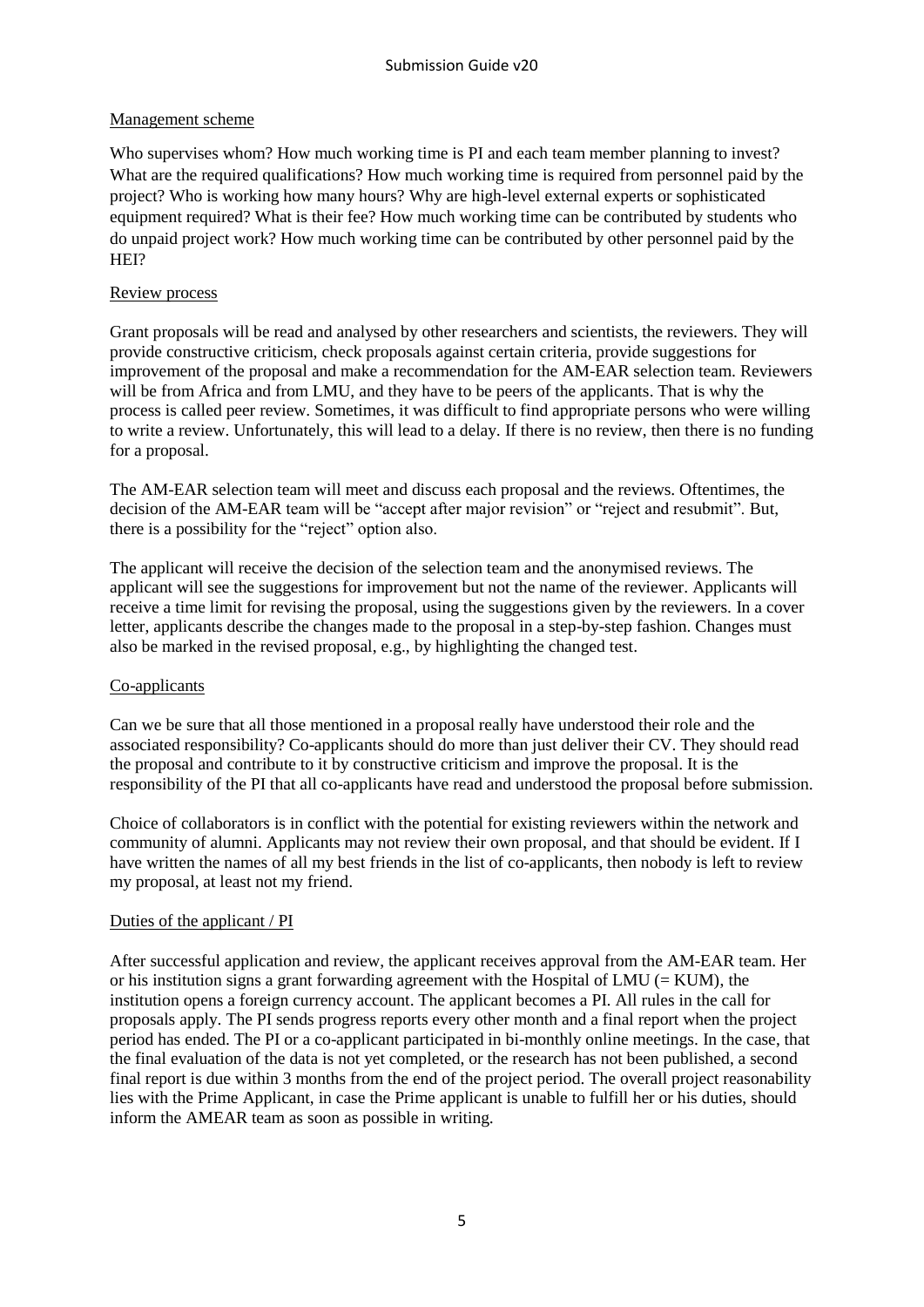# Procurement

If your project involves purchases of sophisticated equipment and consumables, please explain how you are planning procurement, and who is responsible for it (cf. management scheme). The best and sustainable way is to purchase locally, or within the country. If you are planning to purchase equipment from Germany, you have to indicate that in the proposal to avoid confusion. The responsible person must confirm procurement in writing. The AM-EAR team does not procure.

## Involvement of Students

Teaching projects or research projects can be ideal learning environments for undergraduate and postgraduate students. Students may work in a project towards their qualification thesis, or as a mandatory part of their studies (practicum, rotation), or as paid student assistants. Involving students can be a very successful strategy for recruiting long-term collaboration. Hence, if a project is part of students' thesis is encouraged.

# Publications and communications

Journal articles and conference posters and other presentations arising out of the AM-EAR project must have a funding remark or an acknowledgment like "Funded by Bavarian State Chancellery and AM-EAR Centre for International Health at LMU".

# Required items for financial report of a project:

- Legible receipts from finance department of the HEI with specification of price per unit and quantity. Receipts older than the date of the Grant Forwarding Agreement will not be reimbursed. Items not listed in the budget plan will not be reimbursed
- Project specific staff will be employed by their home institution.
- For trainings: List of all participants with signatures.
- Travel expenses settled at most according to the provisions of the Bavarian Travel Expenses Act
- Consumables / Equipment
- For publicity work (flyer, poster, brochures, etc.) funds will be made available if the work includes the logos of CIH and Bayerische Staatskanzlei
- Expenditure for translations, for scientific publications
- Consumables for setting up workshops, seminars and other academic events (teaching/learning materials, printing and copying cost)
- Expenditure for accreditation (e.g. for Master programs)
- Equipment that cost more than 410 Euros must be added to an inventory of the institution
- Non-refundable expenses: Cancellation fees (e.g. accommodation, flights, etc.); Alcoholic beverages; Gifts; Tip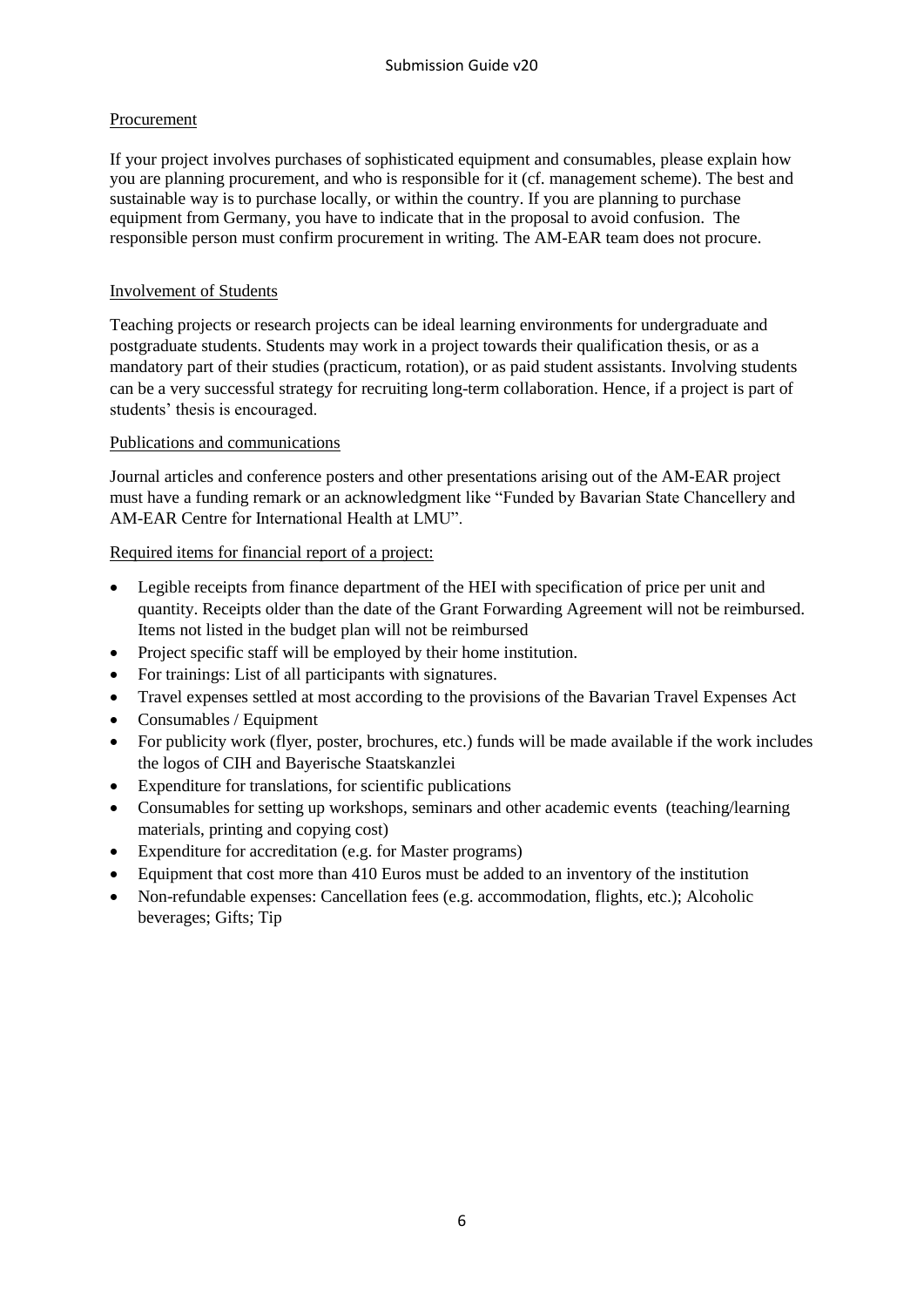# A Logic Model

| <b>Resources are</b><br>those that you<br>already have,<br>and those that<br>vou are<br>applying for to<br>conduct your<br>project | What you are<br>planning to do<br>with the<br>resources,<br>including<br>teaching and<br><b>learning</b><br>activities | <b>After</b><br>completing<br>your planned<br>activities, you<br>will have<br>delivered the<br>intended<br>services | After you have<br>delivered the<br>planned<br>services, the<br>target group<br>will display<br>changed<br>behaviour that<br>vou can<br>observe | An impact is<br>something<br>that will occur<br>because of the<br>outcome. |  |
|------------------------------------------------------------------------------------------------------------------------------------|------------------------------------------------------------------------------------------------------------------------|---------------------------------------------------------------------------------------------------------------------|------------------------------------------------------------------------------------------------------------------------------------------------|----------------------------------------------------------------------------|--|
| <b>Resources</b>                                                                                                                   | <b>Activities</b>                                                                                                      | <b>Output</b>                                                                                                       | <b>Outcome</b>                                                                                                                                 | <b>Impact</b>                                                              |  |
| <b>Your planned work</b>                                                                                                           |                                                                                                                        | <b>Your intended results</b>                                                                                        |                                                                                                                                                |                                                                            |  |

Figure 1: Logic model